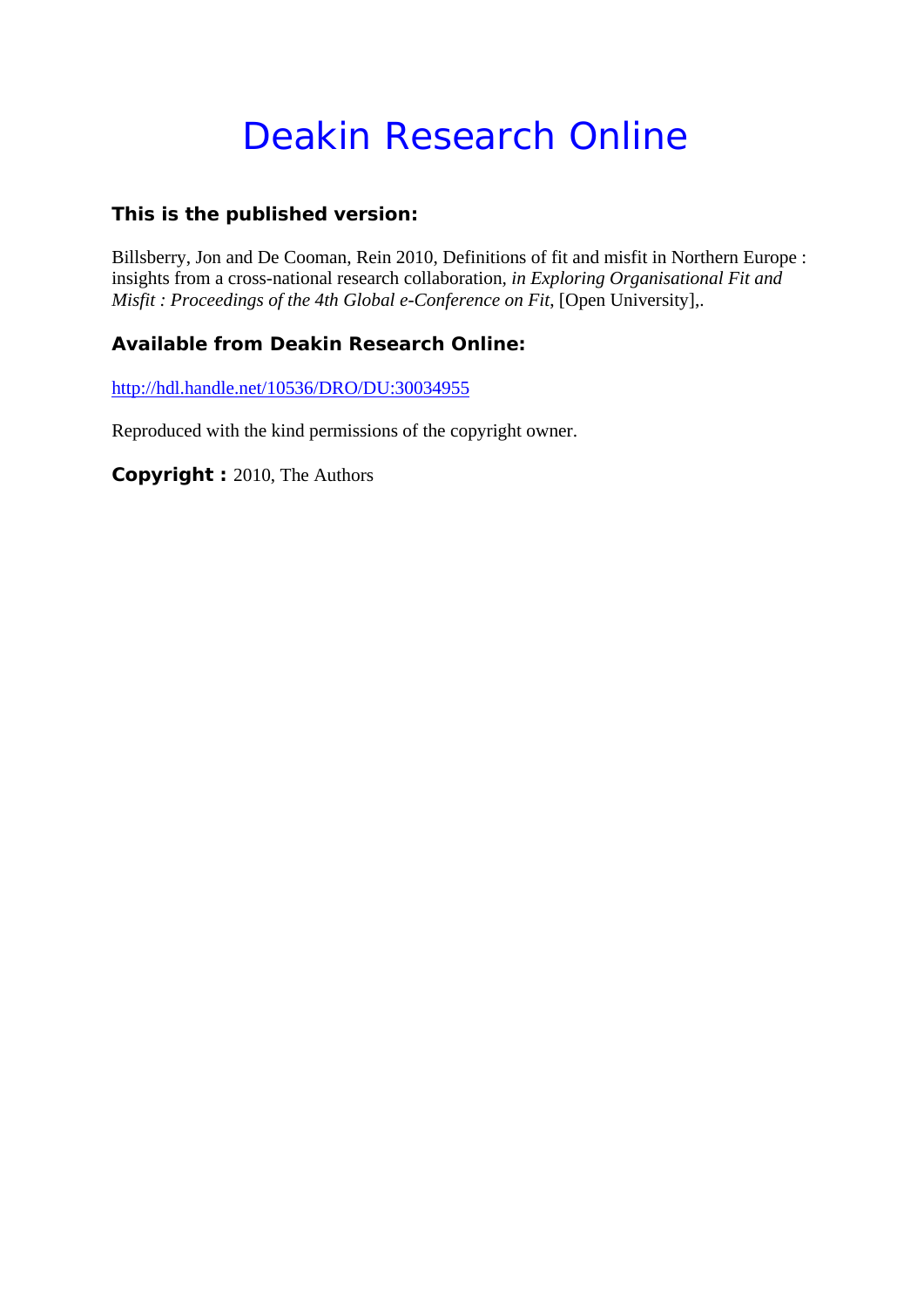## **Definitions of Fit and Misfit in Northern Europe: Insights from a Cross-National Research Collaboration<sup>1</sup>**

Jon Billsberry *Coventry University* 

Rein De Cooman *Lessius University Katholieke Universiteit Leuven* 

#### **Abstract**

This paper addresses the well-established definitional issues in the organisational fit and misfit literatures. In particular, it reflects upon the poorly defined nature of the terms 'fit' and 'misfit' and the way they are used by researchers across languages and national borders. During a scholarly visit of the second author to the first author's laboratory, it quickly became apparent that their understanding of the two terms was subtly different. These differences are discussed and implications developed. The paper ends with suggestions for how these differences might be systematically studied.

#### **Introduction**

It is now well-established that problems with the definition of 'fit' and 'misfit' have dogged organisational fit research since its inception (Harrison, 2007). There are many reasons for these difficulties including multiple definitions and usages in common parlance, a failure to explore what fit and misfit means for the individual, and early work that used alternative wordings (e.g., congruence, similarity) to study 'fit' (Billsberry et al., 2005). In addition, there has been enduring tension in the literature between the way the words 'fit' and 'misfit' are used. They have been used both as a psychological attitude – for example, Schneider (1987, p. 442) writes, "people who do not fit an environment well will tend to leave it" - and as a measurement of similarity or difference – for example, Chatman (1989, p. 339) writes, "person-organization fit is defined here as the congruence between the norms and values of organizations and the values of persons". This difference represents a fundamental philosophical difference. Those referring to 'fit' and 'misfit' as a psychological attitude are adopting an *'inside-out'* approach where the thoughts, feelings and desires of the individual are paramount; Whereas those taking the more calculative approach are taking an *'outside-in'* approach where the researcher brings together elements of the person and the situation. This philosophical difference is an epistemological one between interpretivist and positivist stances. With such significant differences of understanding and usage of these terms, it is hardly surprising that common definitions have not been forthcoming.

l

<sup>&</sup>lt;sup>1</sup> The authors would like to thank Véronique Ambrosini, Jitse Van Ameijde and Dannie Talbot for their help disentangling the subtle differences in interpretation and meaning of the words discussed in this paper.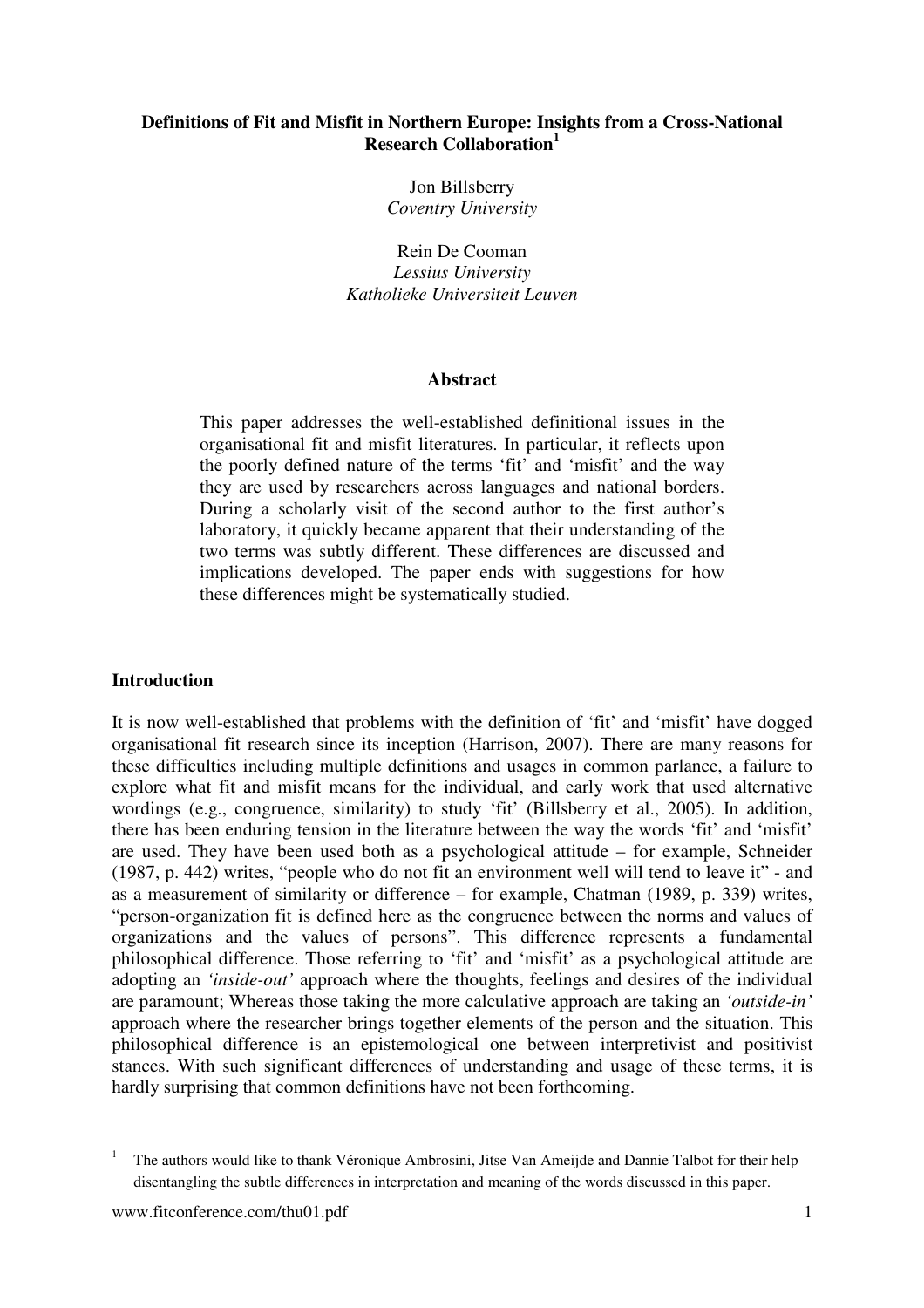This paper adds to the definitional confusions in the organisational fit literature  $(\circledcirc)$  as we add a translational element. Regardless of the definitional issues raised above, there is an assumption in the literature that 'fit' means 'fit' and 'misfit' means 'misfit' wherever organisational fit research is conducted. Our insight from a research collaboration between British and Belgian researchers is that 'fit' and 'misfit' in British English certainly do not mean the same as 'fit' and 'misfit' translated into Dutch. Moreover, it seems that Dutch does not offer any direct analogues of the British English interpretations of the words (especially the word 'misfit'). This lead us to wonder whether people from other countries speaking different languages actually experience these phenomena in the same way as people in Britain or other English-speaking countries.

 The body of this paper begins with an autobiographical reflection on the authors' dawning realisation that they were talking about different things when referring to 'fit' and 'misfit'. Following this, the paper explores how the words 'fit' and 'misfit' and their translated analogues are defined and understood in Belgium and The Netherlands. Finally, the paper offers an outline of a research plan that could be used to (i) understand similarities and differences in the various usages of the words 'fit' and 'misfit' and their translated counterparts in four European countries, (ii) to explore which, if any, of the words used as translated substitutes for the word 'misfit' correspond to the British English meaning, and (iii) to help define the emotional elements of the word 'misfit'.

### **Collaborative Confusions**

Just a couple of weeks before the  $4<sup>th</sup>$  Global e-Conference on Fit, Rein De Cooman (the second author) travelled to Coventry, England, to spend a month engaged in collaborative research in Jon Billsberry's (the first author) laboratory. The goals of this visit were to develop new research projects in fit and misfit issues, share knowledge about fit and misfit, and have a concentrated writing retreat. Jon has always lived in England and is rather ashamed that he only speaks English. Rein, on the other hand, has always lived in Belgium, has Dutch as her first language and is also fluent in French and German.

Within the first week, it became clear to the two researchers that they were using the same words, 'fit' and 'misfit', but meaning different things. This was most evident when using the word 'misfit' as Jon saw this as a negative, unwanted and unpleasant condition akin to a disorder such as stress or anxiety, whereas Rein's understanding had fewer emotional connotations and was more about being an outsider of a group; a non-conformist. In more detail, this is how the two researchers understood the word 'misfit' when the differences emerged.

Jon sees misfit as a psychopathology that is an enduring and negative state of mind. It stays with and afflicts 'sufferers' both inside and outside of the environment in which they perceive themselves as misfits. It is persistent, unwanted, unpleasant, and something that they would rather not be. There is a strong sense of being ostracised in the condition, although the ostracism may in fact be unintended and the people seen to be causing the ostracism may be completely unaware they have had this effect. The 'sufferers' want to be part of things and care deeply about the matters that have caused their isolation. They may have become outsiders, but there is more to be a misfit than being an outsider; it has a strong emotive element to it and a sense of 'being out of step' or 'not in tune' with the way things are done. Misfits are passionate people who care deeply about the things causing their ostracism. It differs from people who are 'different' or people who enjoy being on the periphery or outside; they would be mavericks. People become misfits because something is 'done to' them. The mindset of misfits is that they are victims. 'Sufferers' have tremendous difficulties alleviating themselves of the condition. Their usual course of action is to remove themselves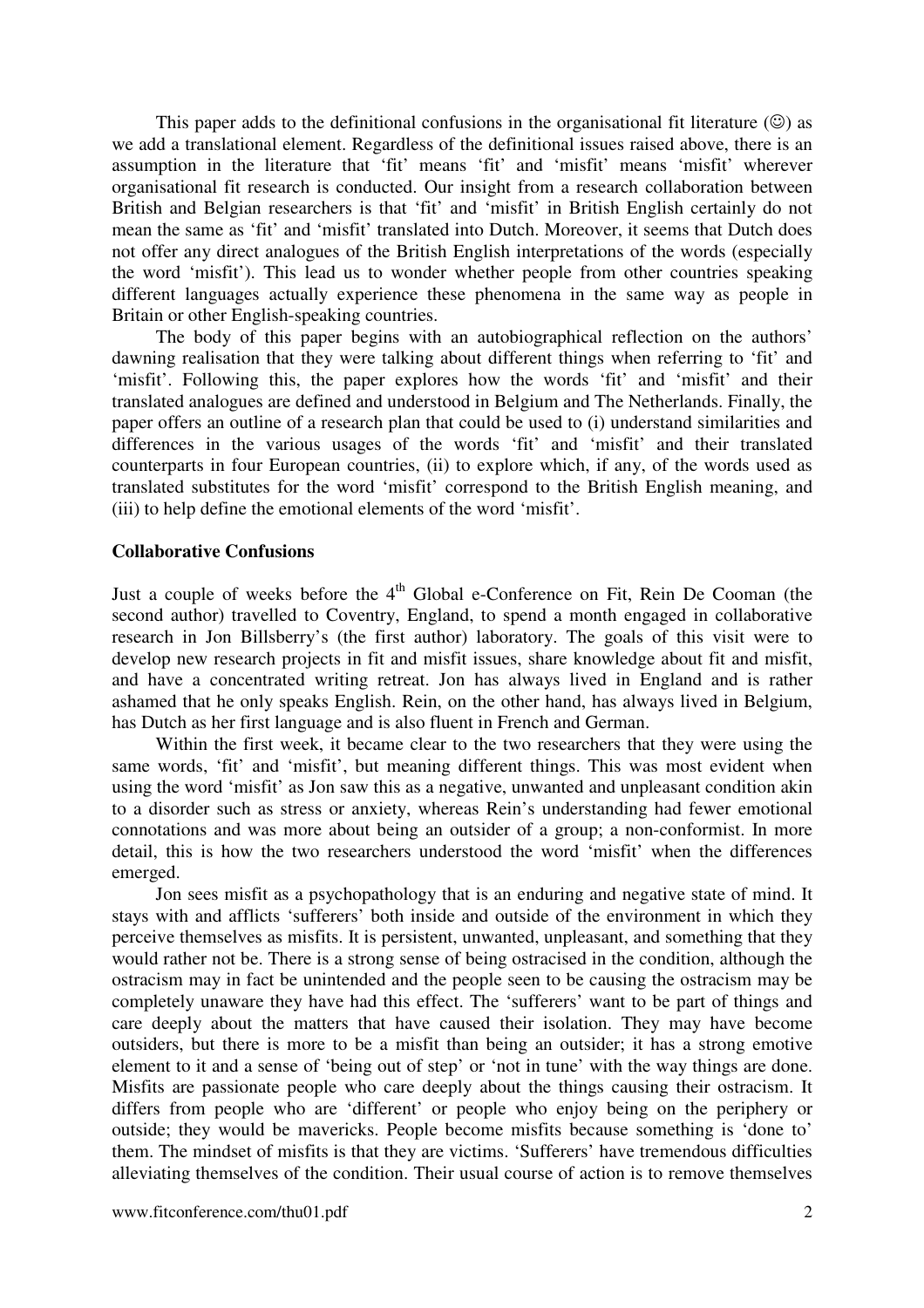from the environments in which they have been made misfits. They may find coping strategies, such as identifying and bonding with other misfits. A useful quality of misfits for the researcher is that misfits know when they are misfits and label themselves as such.

In contrast, Rein sees misfit as a label that an individual may receive in a certain social environment. Misfits are individuals who deviate from their immediate surroundings due to their appearance, conceptions, or behaviours. They are maladjusted to a particular environment which makes that others perceive them as misfits. The label is a result of interpersonal interactions rather than an enduring feeling or pathology the individual develops as a reaction to his or her own perception of the environment. Similar to the condition of fit, individuals may or may not be aware of the misfit label and they may are may not be motivated to get rid of it. Because a condition of misfit entails a lot of negative consequences, misfits will often begin to suffer from it and, subsequently, consider withdrawal. Others will see it as a kind of personality trait or identity and will never really suffer from it.

 In our collaboration we wanted to find a scale that could be used to identify whether someone is a misfit. As a starting point, Jon offered a scale that he had used in staff surveys. This single question asks respondents to categorise themselves as a 'fit' or a 'misfit'. The question is 'To what extent do you think you are a fit or a misfit at...?' and the five point scale runs: 'Misfit' (1), 'More Misfit than Fit' (2), 'Neither a Fit nor a Misfit' (3), 'More Fit than Misfit' (4), 'Fit' (5). Trying to translate this question and scale into Dutch highlighted some relevant problems. First, whereas the word 'misfit' is commonly used as a noun in English – describing someone as a misfit, or someone describing themselves as a misfit is not uncommon – 'fit' is more commonly used as a verb. In fact, describing someone as 'a fit' seems distinctly odd. This scale works because it is grounded in an understanding of what a misfit is; describing oneself as 'a fit' makes sense when it is the opposite of being a misfit. Second, the opposite is true in Dutch. To fit ('fitten/passen') is only used as a verb, whereas 'misfit' has no opposite in the same terminology. Making sense of the word 'misfit' thus implies that Dutch-speaking people try to think about the opposite of fitting in.

#### **Empirical Investigations**

To explore these differences, we decided to reach out to our friends and colleagues to get their view.

A Dutch colleague who has worked with The Fit Project in the UK for about four years, Jitse Van Ameijde, commented: "I would say that '*pas* / *passen*' (fit / to fit) would be the most appropriate translation of the concept of fit, although I think it doesn't have near the same verve and intuitive appeal as the English word. Another related concept would be '*aangepast*' which roughly translates as 'well-adjusted' and as such is conceptually a bit different." He continues: "In terms of misfit, once again we don't have a single word which is as catchy as 'misfit'. We have certain nouns which denote a similar meaning such as '*buitenbeentje*' (similar to 'outsider'), '*uitzondering*' (similar to 'exception' and can be applied to people who don't fit) or '*zonderling*' (an unusual, eccentric, or remarkable person). In terms of verbs perhaps '*afwijken*' (to deviate) would be a reasonable approximation."

Dannie Talbot, an organisational fit researcher who has just successfully defended her thesis who speaks fluent British English and Dutch, supports Jitse's view stating that: "I think that Jitse is right that '*passen*' is the closest you're going to get because it actually relates to the concept of fitting. *Buitenbeentje* is a good word but it doesn't really directly translate as misfit as it's someone who's a bit different." Rein adds, in fact the English words 'misfit' and 'maverick' are both translated as '*buitenbeentje*' in Dutch. I think this is interesting and maybe partially explains my view discussed earlier.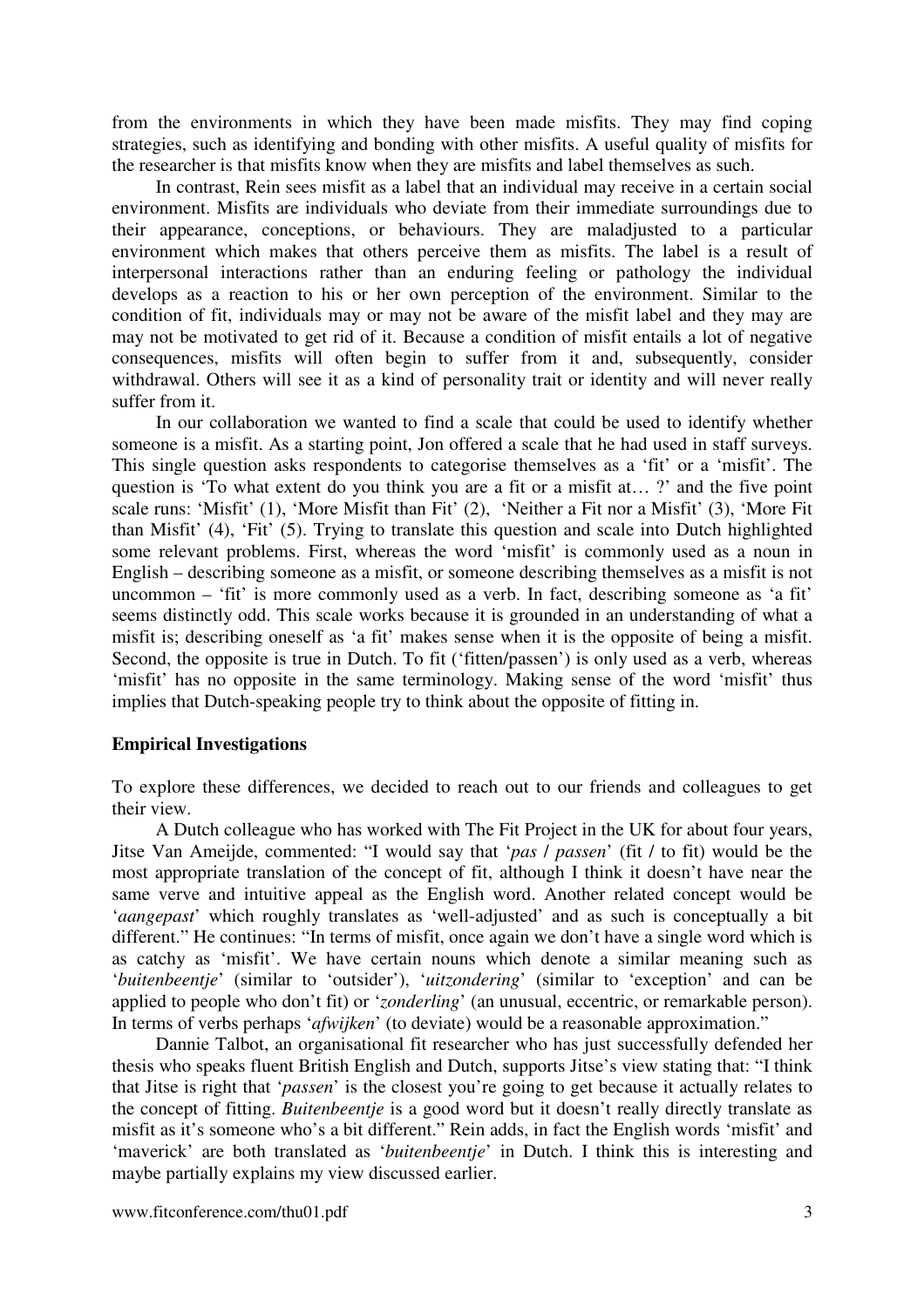To further explore how the term 'misfit' is understood in Dutch, we decided to ask a group of people, most of whom have Dutch as their first language, a good understanding of English, and are based in Belgium or The Netherlands, to give their view on how the word would be translated into Dutch. Rein asked her friends on a social network website the following question: 'What do you think about when I say 'misfit'? Does this word ring a bell? How would you discribe this?'['Waar denken jullie aan als ik zeg 'misfit'? Doet dit woord een belletje rinkelen? Hoe zou je dit omschrijven?]. The most interesting reactions are contained in the following table.

Question (Dutch): waar denken jullie aan als ik zeg 'misfit'? Doet dit woord een belletje rinkelen? Hoe zou je dit omschrijven? Please help me out guys!!!!

- Iemand die niet thuis hoort in de groep/omgeving
- Mislukkeling A failure
- Iemand die misplaatst is om een of andere reden
- Onaangepast Maladjusted
- Twee delen/personen/structuren die niet bij mekaar passen, een beetje zoals 2 puzzelstukjes die toch niet in mekaar klikken
- Iemand die niet de juiste kwaliteiten heeft die verwacht worden in een bepaalde rol, wat niet wil zeggen dat deze persoon geen goede kwaliteiten heeft, maar wel dat hij/zij haar huidige rol verkeerd/niet goed vervult.
- Iemand met een te kleine onderbroek aan Somebody wearing too small underpants
- In het Engels wordt dat ook vaak gebruikt om een freak aan te duiden: Zo'n klein asociaal trolletje dat eigenlijk stiekem mee wil spelen met de andere kindjes, maar zij vinden hem een rare.
- SEM: een model waarbij de parameters niet goed fitten ...
- Iemand die ergens niet thuis hoort, die wel probeert erbij te horen maar daar niet de "kwaliteiten" voor heeft.

• Somebody who does not fit in his group/environment

Question (English translation): What do you think about when I say 'misfit'? Does this word ring a bell? How would you discribe

this?

- Someone who is misplaced/mistaken because of a certain reason
- 
- Two parts/persons/structures that do not suit each other, like two pieces of a puzzle that do not click into each other
- Someone who doesn't have the right qualities that are expected in a certain role, which does not mean that this persons lacks good qualities, but rather that he/she does not fulfill her/his role properly
- 
- In English this word is frequently used to denote a freak, a small antisocial creature that sneaky wants to play along but all other kids see him as an oddity
- SEM: a model which parameters do not fit well
- Somebody who does not belong anywhere, somebody who tries to fit in but who does not have the qualities for it.

These responses (the humorous ones obviously excluded) seem to confirm that there is no direct analogue. Most of these interpretations have an *outside-in* aspect to them as they make assessments of people deemed to be misfits, rather than the *inside-out* experience of misfits. All of these definitions miss the emotive element contained in Jon's definition.

www.fitconference.com/thu01.pdf 4